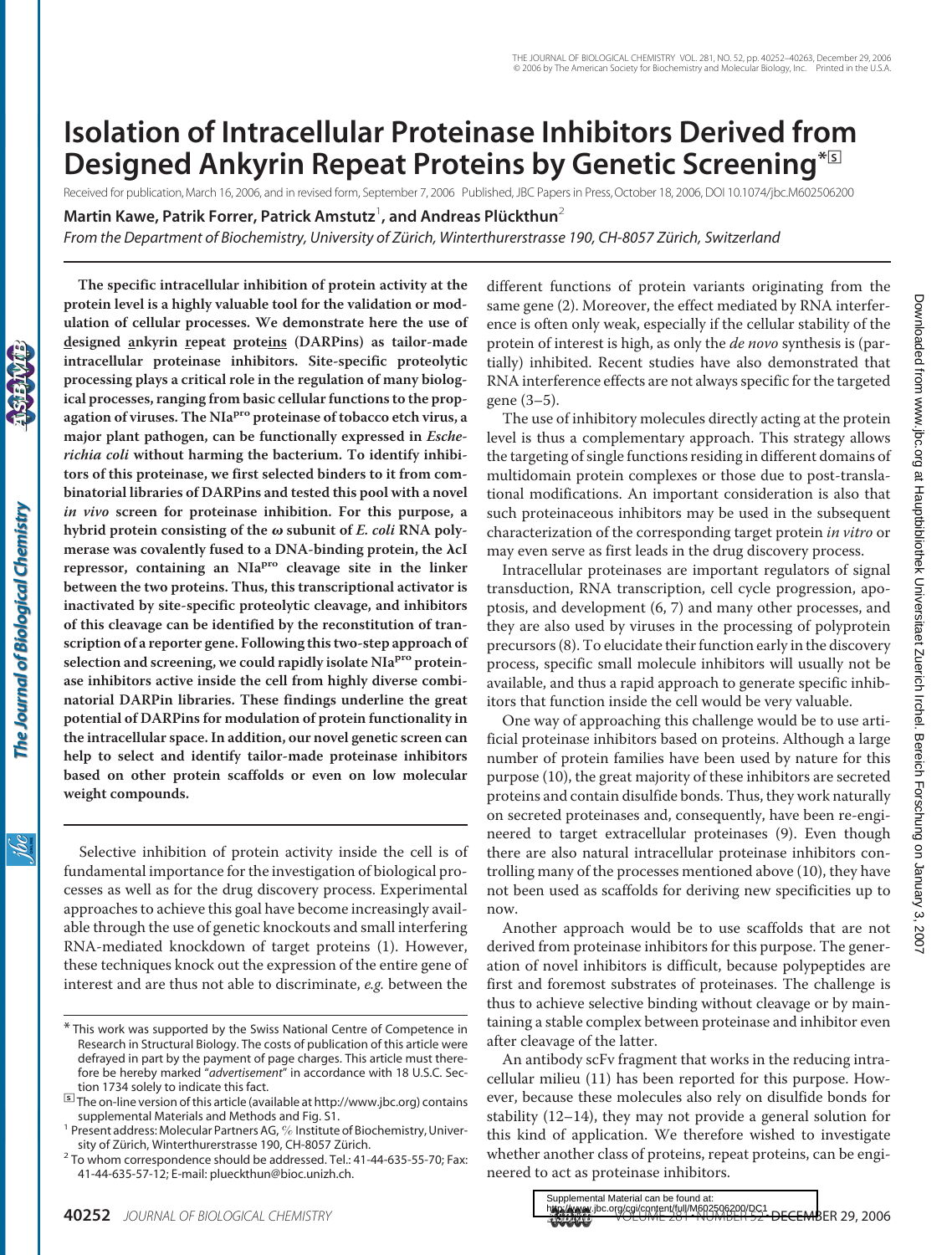

FIGURE 1. **Schematic illustration of combinatorial DARPin libraries.** *A* and *B*, members of combinatorial DARPin libraries consist of a single polypeptide chain, made up of a defined number of internal repeats (*IR*), here 2 or 3, each displaying a variable molecular surface and forming a continuous hydrophobic core. This hydrophobic core is sealed on both sides by capping repeats. DARPin libraries with 2 or 3 internal repeats are denoted N2C (*A*) and N3C (*B*). *C*, ribbon representation of the x-ray structure of the designed ankyrin repeat protein E3\_5 in two perpendicular views (Protein Data Bank code 1MJ0 (23)). N- and C-terminal capping repeats are depicted in *dark* and *light blue*, respectively. Internal repeats are depicted in *yellow.* The *dotted line* in the side view representation denotes the interaction area with a potential target molecule (the figure was prepared with MOLMOL (63)).

We previously reported the generation of designed ankyrin repeat proteins (DARPins)<sup>3</sup> as specific binding molecules, and we also showed that they can be selected for intracellular enzyme inhibition, demonstrated for a bacterial kinase (15–17), but it was unclear whether they would contain the properties required for proteinase inhibition. Repeat proteins constitute the largest group of natural proteins specialized in binding. They can be found across all phyla, in the intra- and extracellular space, mediating a diverse set of biological functions (18– 20). DARPins feature consecutive homologous structural units (repeats) of 33 amino acids, which stack to build up a single folded polypeptide. The elongated repeat domain can be of variable size, depending on the number of repeats, and it displays a rather rigid target-binding surface that can accommodate many different surface residues adaptable to specifically bind a wide range of targets.

By structural and sequence consensus analysis of this modular architecture of natural repeat proteins, we constructed highly diverse combinatorial DARPin libraries (15, 21, 22). These libraries consist of an N-terminal capping repeat, a defined number (typically 2 or 3) of engineered randomized internal repeats, and a C-terminal capping repeat (denoted an N2C and an N3C library; Fig. 1) in a single protein chain, and the molecules assume the ankyrin fold. The theoretical diversity exceeds  $10^{14}$  for the N2C library and  $10^{23}$  for the N3C library (22).

Unselected members of these libraries show very favorable biophysical properties (16, 22, 23), and selected members interact with their target molecules via their randomized positions in a highly specific manner (16, 24). DARPins do not rely on disulfide bonds for their stability, nor do they contain free cysteines. Furthermore, they do not show structural similarities to known naturally occurring proteinaceous inhibitors.

Here, we investigated whether DARPins can be selected to inhibit the main proteinase responsible for virus maturation of an agriculturally important plant virus, the NIapro

proteinase of tobacco etch virus (TEV). NIa<sup>pro</sup> is the main proteinase of potyvirus; it is responsible for two-thirds of all cleavage reactions occurring during the viral infection cycle, and its functionality is vital for successful virus propagation (25–27). Our aim to identify DARPin-based proteinase inhibitors was further encouraged by recent findings that naturally occurring proteinase inhibitors could mediate resistance against potyviruses in transgenic plants (28). In addition, NIa<sup>pro</sup> is structurally highly homologous to the 3C proteinases of the picornavirus family, which are the major cause of numerous human diseases worldwide (29). Furthermore, this proteinase can be expressed in functional form in *Escherichia coli* without harm to the cell, as its highly specific cleavage reaction does not seem to destroy vital *E. coli* proteins.

To accomplish our task, we applied a two-step approach of *in vitro* selection for binding, followed by *in vivo* activity screening. Although many assays exist to study proteinase activity *in vitro* (30–32) and *in vivo* (6, 33, 34), these assays either need purified protein or they lack ease of handling. Therefore, we

The Journal of Biological Chemistry

<sup>&</sup>lt;sup>3</sup> The abbreviations used are: DARPin, designed ankyrin repeat protein; ELISA, enzyme-linked immunosorbent assay; IPTG, isopropyl- $\beta$ -D-thiogalactopyranoside; Nla<sup>pro</sup>, potyvirus nuclear inclusion-a proteinase (25 kDa, not containing the viral genome-linked protein domain VPg); RNAP, RNA polymerase; SPR, surface plasmon resonance; TEV, tobacco etch virus; X-gal, 5-bromo-4-chloro-3-indolyl- $\beta$ -D-galactopyranoside.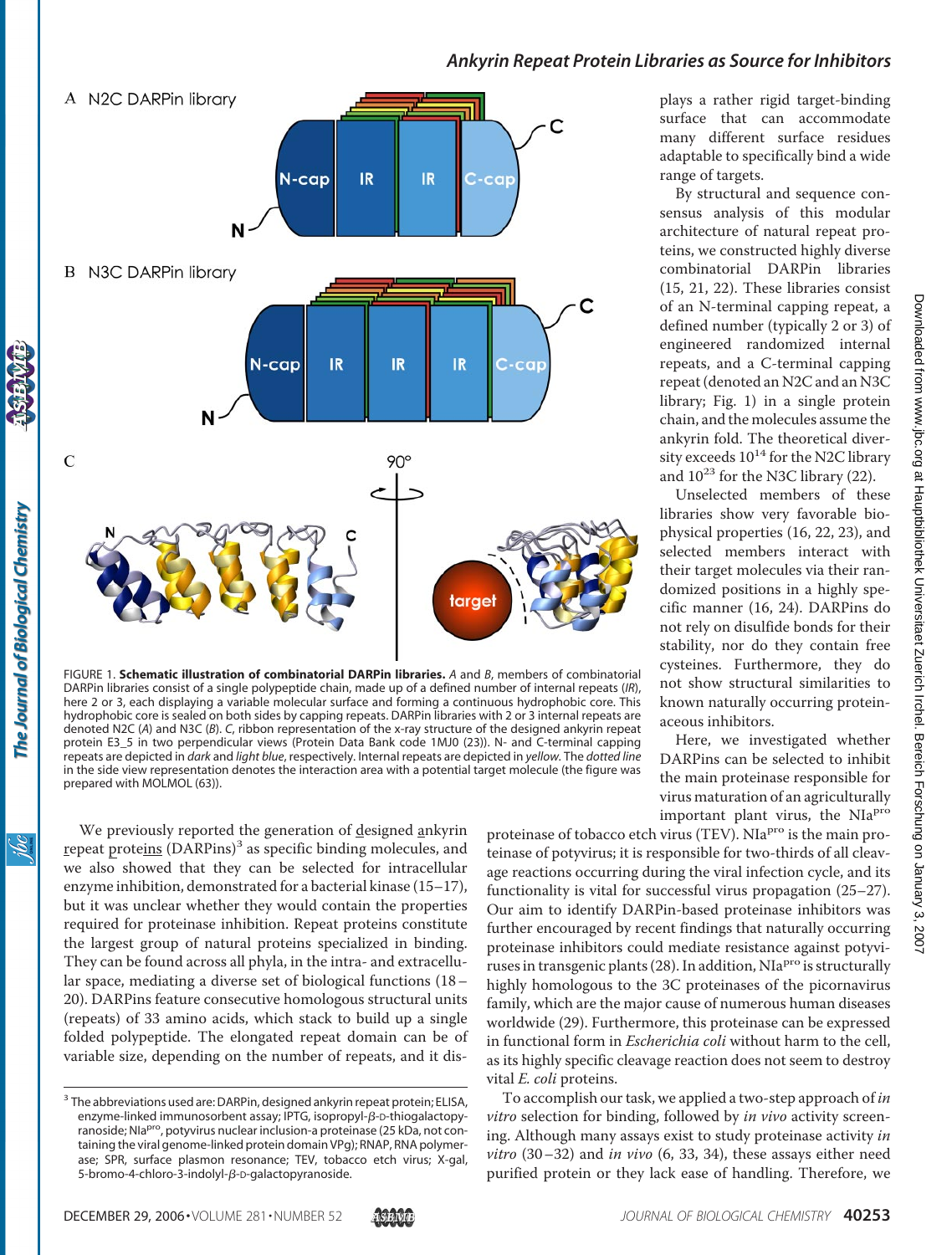adapted a known bacterial two-hybrid system (35) to serve as an *in vivo* proteinase activity screen. We were able to select and characterize *in vivo* active proteinaceous DARPin NIa<sup>pro</sup> inhibitors. The potential of DARPins as a basis for proteinase inhibition and as a general intracellular target validation tool is discussed.

### **MATERIALS AND METHODS**

*Molecular Biology*—Unless stated otherwise, all experiments were performed according to protocols of Sambrook *et al.* (36). Enzymes and buffers were from New England Biolabs (Beverly, MA) or Fermentas (Vilnius, Lithuania). All PCRs were performed using the proofreading Pfu<sup>Turbo</sup> polymerase (Stratagene).

*Plasmids*—Plasmids used in this study are listed in Table 1, and their construction is described in detail in the Supplemental Material. The sequences of all inserts in plasmids that were generated by PCR were confirmed by DNA sequencing.

The vector for the expression of NIapro proteinase in all *in vivo* experiments, pZA55-TEV, was constructed by inserting the PCR-amplified araC gene plus the P<sub>BAD</sub> promoter sequence into pZA21-TEV. In turn, pZA21-TEV was constructed by inserting the PCR-amplified gene of the catalytic domain, NIa<sup>pro</sup>, into pZA21 (37), thereby replacing its KpnI/BamHI fragment. The gene of the catalytic domain NIa<sup>pro</sup> was amplified from pRK793 (38).

pBRcI-T- $\omega$  is a derivative of pBRcI- $\omega$  (35) containing a NIa $^{\rm pro}$ cleavage site.  $p$ MAKcI-T- $\omega$ -pD is a derivative of pQI-pD (39) and constitutively expresses the  $\lambda$ cI-T- $\omega$  fusion protein under control of the  $\beta$ -lactamase promoter  $P_{bla}$ .

pMAKcI-T-ω-DL is a derivative of pMAKcI-T-ω-pD in which the pool of DARPins enriched by ribosome display, binding NIa<sup>pro</sup>, replaces phage  $\lambda$  protein D (gpD). Expression of the DARPin pool is under control of the IPTG-inducible promoter  $P_{T5/1ac}$ . It was used in all *in vivo* screening experiments. The open reading frames of the ribosome displayselected DARPins were digested with NcoI and HindIII and ligated into pMAKcI-T- $\omega$ -pD, yielding the selection plasmid ready for *in vivo* screening.

The pMAKcI-T- $\omega$ -DL tag is a derivative of pMAKcI-T- $\omega$ -DL and was used for the DARPins 9\_1s, 13\_1b, 20\_2b, and E2\_5 in the Western blot experiments. In this vector the DARPin genes lack their N-terminal RGS-His<sub>6</sub> tag. pAT223-TEV is a derivative of pAT223 and was used for the expression of His-tagged biotinylated and nonbiotinylated gpD-NIa<sup>pro</sup> fusion protein.

*Protein Production and Purification*—The biotinylated fusion protein pD-NIa<sup>pro</sup> and biotinylated pD alone (plasmids pAT223\_TEV and pAT222) were produced by *in vivo* biotinylation of the N-terminal Avi tag (40) by co-expression of BirA from the plasmid pBirAcm in *E. coli* XL-1 Blue (Stratagene, La Jolla, CA) according to the protocols of Avidity (Denver) and Qiagen (Hilden, Germany). Efficient biotinylation was confirmed by ELISA and Western blotting using a streptavidinalkaline phosphatase conjugate as detection agent (Roche Applied Science) and by mass spectrometry. Nonbiotinylated pD-NIa<sup>pro</sup> for the ELISA analysis was produced in the same way as the DARPin proteins (22) using pAT223\_TEV in *E. coli* XL-1

Blue. His tag purification of all proteins was carried out as described (22).

*In Vitro Selection with Ribosome Display*—The DARPin library generation has been described (22). In this study, an N2C and an N3C DARPin library were used, encoding DARPins consisting of a constant N-terminal capping repeat, two or three internal designed ankyrin repeats, respectively, containing randomized residues, and a constant C-terminal capping repeat as a continuous polypeptide chain. The PCRamplified libraries in the ribosome display format were transcribed *in vitro*, and four standard ribosome display selection rounds were carried out as described (16, 41).

*In Vivo Screening*—The pools of NIa<sup>pro</sup> binders selected by ribosome display from selection round three and four, starting from the N2C and the N3C library, were combined and ligated into pMAKcI-T- $\omega$ -pD, thereby replacing phage  $\lambda$  protein D (gpD) and generating  $p$ MAKcI-T- $\omega$ -DL, co-introduced with  $pZA55-TEV$  into *E. coli* KS1 $\Delta Z$  (35) and plated on LB agar plates containing 1% glucose, 50  $\mu$ g/ml ampicillin, 20  $\mu$ g/ml tetracycline, 0.2% arabinose, 20  $\mu$ g/ml X-gal, and 20–25  $\mu$ M IPTG. Cells were grown at 30 °C overnight and checked for blue  $color$  development after various times.  $p$ MAKcI-T- $\omega$ -DL clones were isolated from different blue colonies and re-introduced together with pZA55-TEV into fresh *E. coli* KS1ΔZ cells, and the screening step was repeated to confirm the phenotype and to eliminate false positives. The DNA of those clones confirmed twice as positive was sequenced using standard DNA sequencing.

*Size-exclusion Chromatography*—Immobilized metal ion affinity chromatography-purified DARPins were analyzed on a Superdex 200 HR gel-filtration column (Amersham Biosciences) at room temperature using a SMART chromatography system (Amersham Biosciences) at a flow rate of 60  $\mu$ l/min.  $TBS<sub>150</sub>$  (50 mm Tris-HCl, pH 7.4, 150 mm NaCl) was used as running buffer.

*ELISA*—The biotinylated antigens (pD or pD-NIa<sup>pro</sup>) were immobilized as follows: neutravidin (66 nm, 100  $\mu$ l/well; Pierce) in  $TBS<sub>150</sub>$  was immobilized on a Maxisorp plate (Nunc, Roskilde, Denmark) by overnight incubation at 4 °C. The wells were then blocked with 300  $\mu$ l of 0.5% bovine serum albumin (Fluka, Buchs, Switzerland) in  $TBS_{150}$  for 1 h at room temperature. Biotinylated antigen (100  $\mu$ l; 1  $\mu$ M) in TBS<sub>150</sub> with 0.5% bovine serum albumin was allowed to bind for 1 h at 4 °C. To test whether the binding of the selected DARPins was specific for NIa<sup>pro</sup>, 100  $\mu$ l of purified DARPins (1  $\mu$ M) were applied to wells with or without immobilized antigen for 1 h at room temperature. After extensive washing with  $TBS_{150}$ , binding was detected with an anti-RGS-His antibody (Qiagen; detects only the N-terminal RGS-His<sub>6</sub> tag of the DARPin but not the internal (pD-NIa<sup>pro</sup>) or C-terminal (pD) His<sub>6</sub> tag of the antigen), an anti-mouse-IgG-alkaline phosphatase conjugate (Pierce), and *p-*nitrophenyl phosphate (Fluka). For competition ELISA, the purified DARPins were incubated with 5  $\mu$ M of free NIa<sup>pro</sup> prior to and during (4 °C, 100 min) the binding reaction.

*Surface Plasmon Resonance*—SPR was measured using a BIAcore 3000 instrument (BIAcore, Uppsala, Sweden). The running buffer was 20 mm HEPES, pH 7.4, 150 mm NaCl, 0.005% Tween 20. A streptavidin SA chip (BIAcore) was used

<u>ibc</u>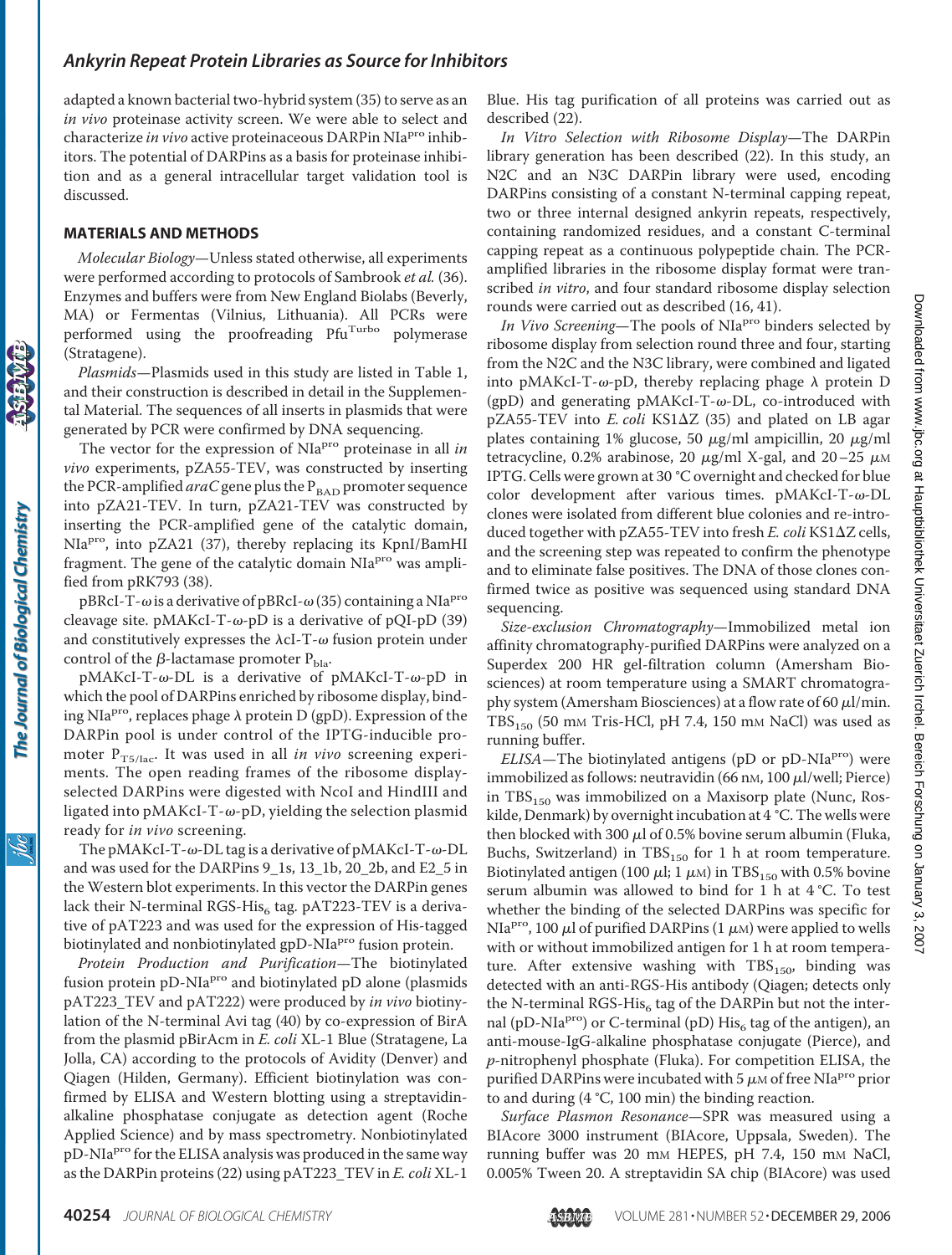with 2000 response units of biotinylated pD-NIa<sup>pro</sup> immobilized. The interactions were measured at a flow of 50  $\mu$ l/min with a 5-min buffer flow, a 5-min injection of NIa<sup>pro</sup> binding DARPins in varying concentrations (45 nm to 100  $\mu$ m), and a dissociation step of 10 min with buffer flow. The signal of an uncoated reference cell was subtracted from the measurements. The equilibrium data of the interaction were evaluated with a global fit using BIAevaluation 3.0 (BIAcore), Scrubber (BioLogic software, Campbell, Australia), and Clamp (42).

*Western Blot Analysis*—Prior to Western blot analysis, antigenic samples were normalized to cell density  $(A_{600})$ , and proteins were separated by standard 15% SDS-PAGE.Western blot analysis was done following the protocol of Ref. 43. An Immobilon-P transfer membrane (Millipore, Billerica, MA) was used for sample transfer using semi-dry electroblotting. Sample detection was achieved using an anti-tetra-His antibody (Qiagen) and an anti-mouse-IgG-alkaline phosphatase conjugate (Pierce) or an anti-cI antibody (Invitrogen) and an anti-rabbit-IgG-horseradish peroxidase conjugate (Sigma). Blots were developed using nitro blue tetrazolium chloride and 5-bromo-4-chloro-3-indolylphosphate as substrates or chemiluminescent horseradish peroxidase substrate (Millipore).

*In Vitro Inhibition Study*—NIa<sup>pro</sup> activity assays were performed essentially according to published procedures (44) with small modifications. Briefly, NIa<sup>pro</sup>  $(3 \mu)$  and selected DARPins or DARPin E2\_5 (300  $\mu$ M) were preincubated in NIa<sup>pro</sup> reaction buffer (50 mm Tris-HCl, pH 8.0, 0.5 mm EDTA, 1 mM dithiothreitol) at room temperature for 5 min prior to starting the measurement. The reaction was started by adding 7.5  $\mu$ l of 200  $\mu$ M substrate (Ac-TENLYFQ-amc, where amc is 7-amino-4-methyl-coumarin) to the reaction mixture  $(V_{final}$ , 100  $\mu$ l;  $c_{\text{final}}$  substrate, 15  $\mu$ M), and initial rates of substrate hydrolysis were immediately recorded by fluorometric measurement of the emission intensity. The assay was carried out at room temperature. The excitation wavelength was 360 nm, and the emission wavelength was 465 nm. Initial velocity data of substrate hydrolysis in the presence of the selected DARPins or E2\_5 were normalized to initial velocity data obtained from measurements without DARPins; the value obtained here was arbitrarily set to 100%. All experiments were at least done in triplicate.

#### **RESULTS**

To obtain NIa<sup>pro</sup> inhibitors from large combinatorial DARPin libraries (15), we chose to follow a two-step procedure consisting of an *in vitro* selection step to obtain pools of DARPins able to bind NIapro, followed by an *in vivo* screening step to identify those DARPins which not only bind but also inhibit the proteinase activity. This genetic screen is based on the well characterized transcriptional activation properties of fusion proteins consisting of the  $\omega$  subunit of *E. coli* RNA polymerase (RNAP) connected covalently to a DNA-binding protein (bacteriophage  $\lambda$  repressor cI (35)).

*A Genetic Activity Screen for Site-specific Proteolytic Enzymes*— The basic strategy of our genetic screen is outlined in Fig. 2. The ω subunit of the RNA polymerase of *E. coli* can function as an activator of transcription when connected by a peptide linker to a DNA-binding protein that binds upstream near a promoter



FIGURE 2. **Schematic illustration of the genetic screen, coupling intracellular proteinase activity to transcriptional activation of a reporter gene.** *A*, binding of the  $\lambda$ cl part of a  $\lambda$ cl-T- $\omega$  fusion protein to its cognate  $\lambda$  operator triggers transcriptional activation of the adjacent reporter gene via recruitment of RNAP by its  $\omega$  part to a weak test promoter (note that this promoter does not function efficiently if the  $\lambda$ cl-T- $\omega$  fusion protein fails to occupy the  $\lambda$ operator site). *B*, disruption of transcriptional activation because of proteolytic processing of the λcl-T-ω fusion protein by Nla<sup>pro</sup>. *C*, restoration of tran $s$ criptional activation by  $\lambda$ cl-T- $\omega$  fusion protein because of inhibition of Nla<sup>pro</sup> by a co-expressed DARPin. *A–C*, *black triangle*, NIapro recognition sequence; *gray ellipse ω, ω* subunit of RNAP; *dumbbell*, DNA binding domain of bacteriophage inhibitor cI; *half-moon*, inhibitory DARPin. *D*, schematic representation of the artificial promoter derivative placO<sub>R</sub>2-62 present on the chromosome of *E. coli* KS1ΔZ. This strain is defective in the *rpoZ* gene, which encodes the ω subunit of RNA polymerase. The λ operator O<sub>R</sub>2 (depicted as a *hatched box*) is centered 62 bp upstream of the transcriptional start site (indicated by an *arrow*) of the *lac* promoter (depicted as a *cross-hatched box*). Note that the  $\lambda$ cI-binding site is positioned too far away for  $\lambda$ cI to activate transcription from placO<sub>R</sub>2–62 by itself. Furthermore, the basal transcription of the  $\beta$ -galactosidase gene from this promoter by the *E. coli* RNA polymerase in the absence of the  $\lambda$ cl-T- $\omega$  fusion protein is very weak.

sequence (35). We reasoned that insertion of a defined proteinase cleavage site into this linker would allow its cleavage upon co-expression of a corresponding proteinase. This would destroy the activator, thereby abolishing transcription of a reporter gene ( $\beta$ -galactosidase) from an appropriately constructed promoter present in the chromosome of *E. coli* KS1Z (35). Consequently, an inhibitor of that proteolytic enzyme, when additionally co-expressed, would restore the transcription of the reporter gene.

To verify that activation of transcription would only occur in the presence of the uncleaved transcriptional activator (*i.e.* the  $\lambda$ cI- $\omega$  fusion protein), the gene encoding the  $\lambda$ cI- $\omega$  fusion pro-

The Journal of Biological Chemistry

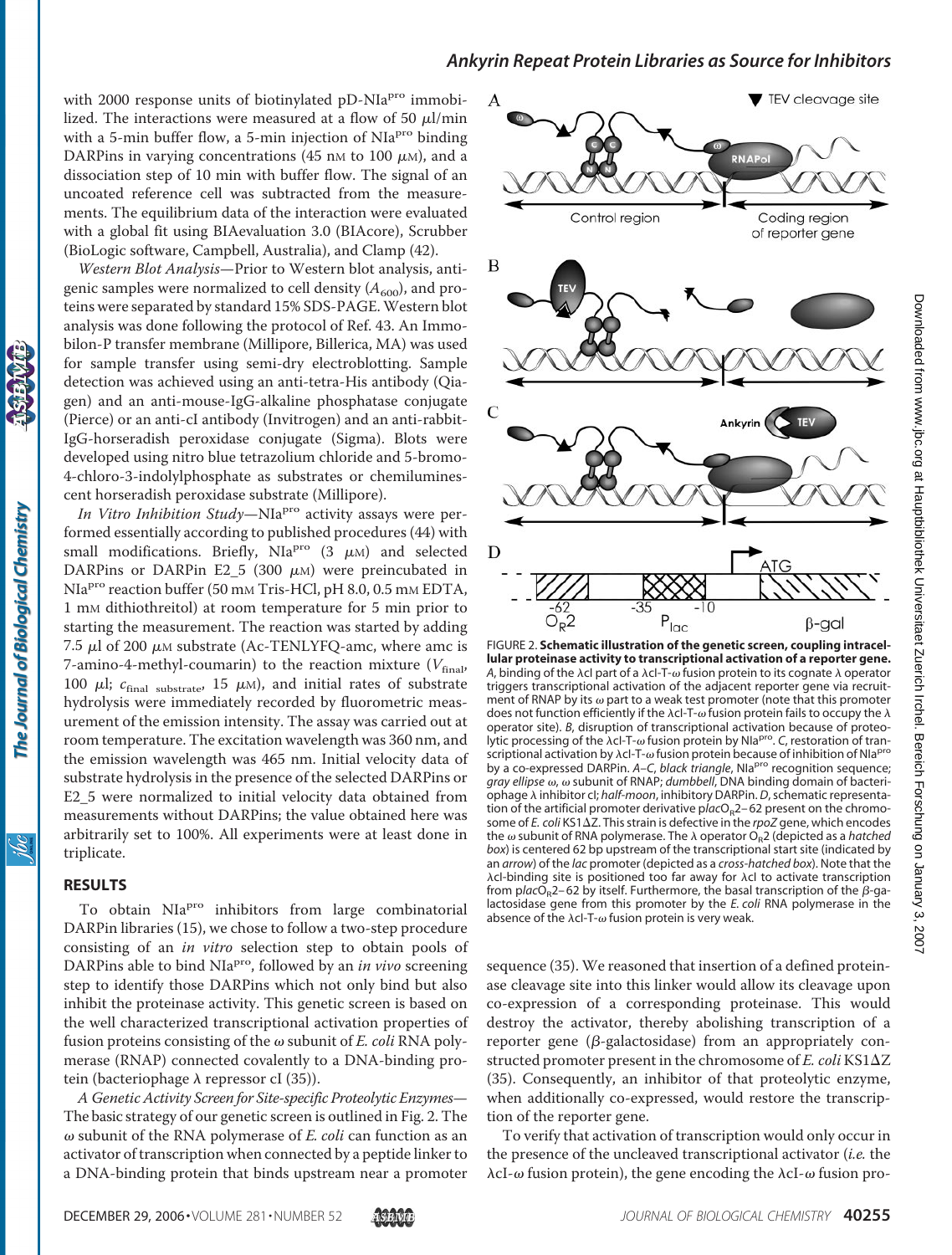#### TABLE 1

#### **Plasmids**

The abbreviations used are as follows: Ap<sup>R</sup>, ampicillin-resistant; Cm<sup>R</sup>, chloramphenicol-resistant; Kan<sup>R</sup>, kanamycin-resistant; Tc<sup>R</sup>, tetracycline-resistant; gpD, bacteriophage  $\lambda$  coat protein D.

| Plasmid                  | Relevant details                                                                                                                                                                                                                            | Source/Ref.             |
|--------------------------|---------------------------------------------------------------------------------------------------------------------------------------------------------------------------------------------------------------------------------------------|-------------------------|
| $pBRCI-\omega$           | Ap <sup>R</sup> , ColE1, encodes $\lambda$ cI-wt(residues 1–236)-2Ala- $\omega$ (residues 1–90)                                                                                                                                             | 35                      |
| $pBRCI-T-\omega$         | Ap <sup>R</sup> , ColE1, encodes $\lambda$ cI-wt(residues 1–236)-linker(NIa <sup>pro</sup> recognition site plus His <sub>6</sub> tag)- $\omega$ (residues 1–90)                                                                            | This work               |
| $pMAKcI-T-\omega-pD$     | Ap <sup>R</sup> , ColE1, encodes $\lambda$ cI-wt(residues 1–236)-linker(NIa <sup>pro</sup> recognition site plus His <sub>6</sub> tag)- $\omega$ (residues 1–90)<br>under control of $P_{bla}$ gpD under control of $P_{T5/1ac}$            | This work               |
| $pMAKcI-T-\omega-DL$     | Ap <sup>R</sup> , ColE1, encodes $\lambda$ cI-wt(residues 1–236)-linker(NIa <sup>pro</sup> recognition site plus His <sub>6</sub> tag)- $\omega$ (residues 1–90)<br>under control of $P_{bla}$ DARPin library under control of $P_{T5/1ac}$ | This work               |
| $pQI-pD$                 | Ap <sup>R</sup> , ColE1, RGS-His <sub>6</sub> tag-gpD under control of $P_{T5/loc}$                                                                                                                                                         | 39                      |
| pZA55-TEV                | $T\text{c}^R$ , p15A, encodes NIa <sup>pro</sup> proteinase catalytic domain <sup>a</sup> (S219N) under control of P <sub>BAD</sub>                                                                                                         | This work               |
| pAT223 TEV               | $Ap^{R}$ , ColE1, encodes NIa <sup>pro</sup> proteinase catalytic domain (S219N) as C-terminal fusion of gpD under<br>control of $P_{T5/12c}$ , N-terminal Avi tag for biotinylation                                                        | This work               |
| pAT223                   | Ap <sup>R</sup> , ColE1, encodes gpD under control of $P_{T5/1ac}$ , N-terminal Avi tag for biotinylation                                                                                                                                   | This work               |
| pRK793                   | $Ap^R$ , ColE1, encodes NIa <sup>pro</sup> proteinase catalytic domain (S219N) as C-terminal fusion of maltose-binding<br>protein under control of $P_{\text{toc}}$                                                                         | 38                      |
| pBirAcm                  | $\text{Cm}^R$ , p15A, used for <i>in vivo</i> biotinylation; contains <i>birA</i>                                                                                                                                                           | Avidity, Denver, CO     |
| $pMAKcI-T-\omega-DL$ tag | $p$ MAKcI-T- $\omega$ -DL analogue, DARPin library member devoid of its N-terminal RGS-His <sub>6</sub> tag                                                                                                                                 | This work               |
| pQE60                    | $Ap^{R}$ , ColE1, $P_{TS/12c}$ -controlled expression plasmid                                                                                                                                                                               | Qiagen, Hilden, Germany |
| pBADGFPAC2               | $ApR$ , ColE1, encodes GFP under control of $PBAD$                                                                                                                                                                                          | 57                      |
| pZA21                    | Kan <sup>R</sup> , p15A, PL <sub>tet-O1</sub> -controlled expression plasmid                                                                                                                                                                | 37                      |
| pTRG                     | $TcR$ , ColE1; "dummy" plasmid to confer tetracycline resistance to cells during in vivo screening                                                                                                                                          | 45                      |
|                          | experiments (control)                                                                                                                                                                                                                       |                         |

a All experiments were performed with a mutant form (S219V) of the C-terminal proteolytic domain of the full-length NIa<sup>pro</sup> protein of TEV. Thus, the proteinase used here lacks its N-terminal VPg domain and is resistant to autoinactivation by truncation of its C-terminal tail.

tein was placed downstream of an inducible promoter on a plasmid vector, generating plasmid pBRcI- $\omega$  (Table 1). This vector was introduced into an engineered *E. coli*reporter strain, KS1 $\Delta$ Z (35). In this strain the chromosomal *rpoZ* gene, coding for the RNAP  $\omega$  subunit, has been deleted. Furthermore, this strain harbors on its chromosome a single copy of a *lac* promoter derivative (named plac $O_R^2$ –62) bearing a single  $\lambda$  operator site centered 62 bp upstream of the transcriptional start point (35). In this strain the basal transcription of the  $\beta$ -galactosidase reporter gene from this promoter is very weak (in the presence or absence of  $\lambda$ cI alone) but can be stimulated more than  $\sim$ 70-fold in the presence of the  $\lambda$ cI- $\omega$  fusion protein (35, 45), which results in blue colonies when grown on plates containing X-gal (Fig. 3*A*, *sector 5*).

We tested this screen with NIa<sup>pro</sup>, which displays a high specificity for its 7-amino acid recognition sequence (EXXYXQ  $\downarrow$  (G/S), where  $\downarrow$  indicates the cleavage point; *X* indicates any amino acid), at which the TEV polyprotein is cleaved (46). To examine whether the insertion of the recognition sequence would disrupt the transcriptional activation properties of the  $\lambda$ cI- $\omega$  fusion protein, a 25-amino acid coding region, including the 7-amino acid recognition sequence (ENLYFQ  $\downarrow$  S) flanked by a His<sub>6</sub> tag and a glycine-serine linker (see vector map in the Supplemental Material), was introduced into the linker region of the  $\lambda$ cI- $\omega$  fusion protein, thus generating the  $\lambda$ cI-T- $\omega$  fusion protein. This construct was assayed under the same conditions as the fusion protein without the inserted cleavage sequence, and no difference in transcriptional activation was observed (Fig. 3*A*,*sector 4*). Thus, *E. coli* proteinases do not cleave this  $\lambda$ cI-T- $\omega$  fusion protein to the extent of abolishing activation.

We next asked whether co-expression of NIa<sup>pro</sup> would affect the function of the λcI-ω or λcI-T-ω fusion protein *in vivo*. For this purpose, NIapro was expressed in *E. coli* under the control of an arabinose-inducible promoter (plasmid pZA55-TEV; Table 1) to regulate it independently of the  $\lambda$ cI- $\omega$  or  $\lambda$ cI-T- $\omega$ fusion protein and to ensure tight repression in the absence of inducer (37). pZA55-TEV was introduced together with the plasmid vectors encoding  $\lambda$ cI- $\omega$  or  $\lambda$ cI-T- $\omega$  fusion protein into  $E.$  *coli* KS1 $\Delta$ Z. Cells were plated on LB agar plates containing X-gal, IPTG (inducing the activator proteins), and arabinose (inducing the proteinase) in various combinations. Although the  $\lambda$ cI- $\omega$  fusion protein was still active as transcriptional activator (Fig. 3*A*, *sector 3, blue colonies*) in the presence of NIapro, the λcI-T-ω fusion protein was not (Fig. 3*A, sector 2, white colonies*). Thus, in the presence of NIa<sup>pro</sup>, the  $\lambda cI-T-\omega$  fusion protein was indeed cleaved and can no longer procure transcriptional activation. In contrast, the  $\lambda cI$ - $\omega$  fusion protein, which cannot be proteolytically processed, still activated transcription, also indicating that expression of NIa<sup>pro</sup> itself had no influence on the transcriptional activation properties of the  $\lambda$ cI- $\omega$  fusion protein.

These results show that the transcriptional activation properties of the  $\lambda$ cI- $\omega$  or  $\lambda$ cI-T- $\omega$  fusion protein are dependent on the integrity of the fusion proteins and that the  $\lambda$ cI-T- $\omega$  fusion protein is thus suited to phenotypically monitor proteinase activity in the cytosol of *E. coli*. The same results were obtained when the  $\lambda$ cI-T- $\omega$  fusion protein was constitutively expressed under the control of the  $\beta$ -lactamase promoter (Fig. 3*B*, pMAK vector series) instead of under the control of the IPTG-inducible  $P<sub>lac-UV5</sub>$  promoter (pBR vector series) as used in the experiments described above. The findings presented here are the bacterial counterpart to earlier experiments performed in yeast where the transcriptional activation properties of the GAL4 protein were used to also monitor proteinase inhibition *in vivo* (34).

*In Vitro Enrichment of DARPins for NIapro Binding by Ribosome Display*—Ribosome display (RD) selection rounds with both an N2C and an N3C DARPin library (22) on immobilized NIapro were performed as described (16). The DNA libraries used in the selection contained at least  $10^{12}$  individual members each, as estimated from the initial amount of ligated library DNA (22), and further diversity is introduced by polymerase errors during the PCR cycles intrinsic to each ribosome display

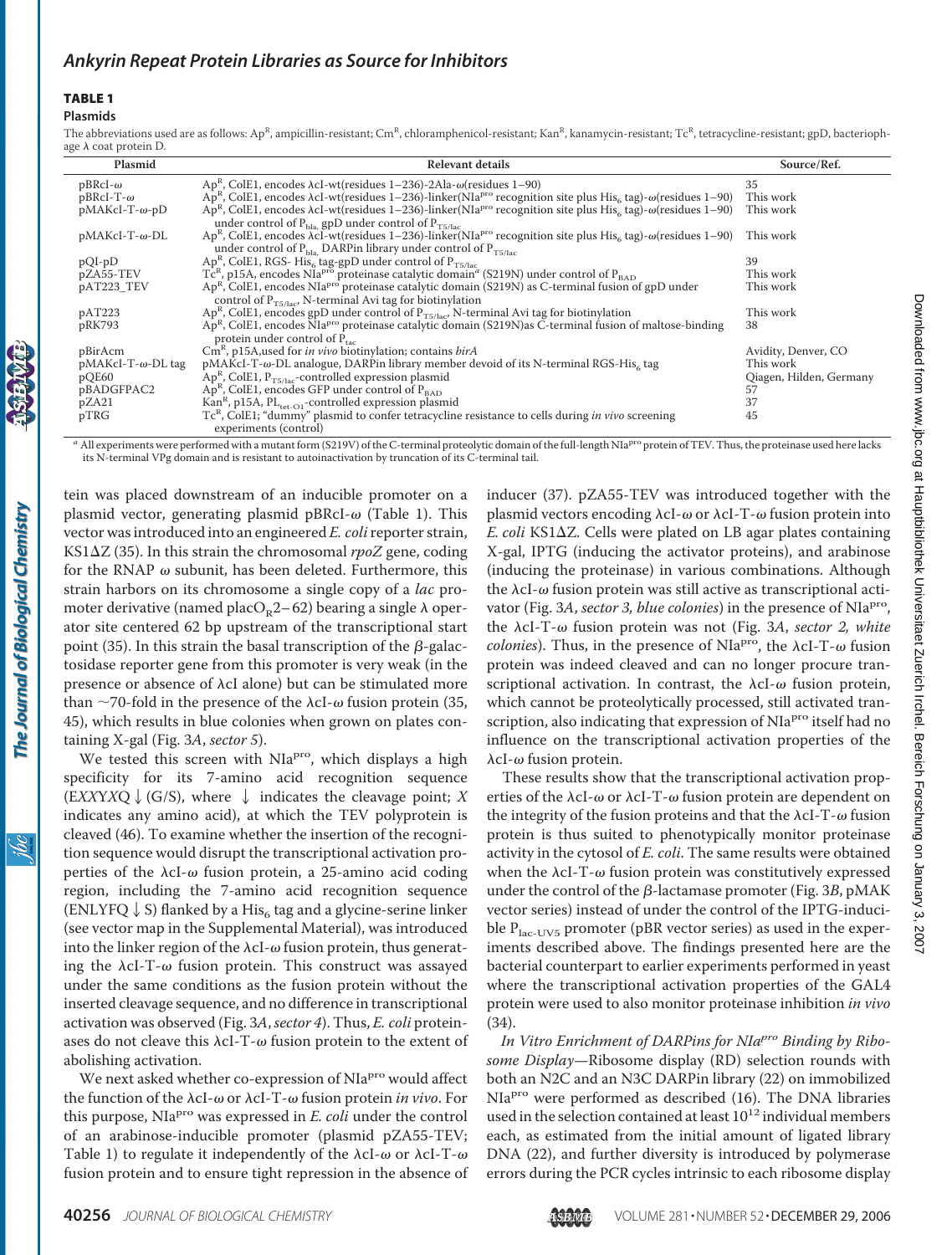

FIGURE 3. **Phenotypic monitoring of NIapro activity in** *E. coli* **KS1Z.** Cells were grown at 30 °C overnight, followed by *blue color* development for various times. Media always contained 20 mg/ml X-gal. A, *E. coli* KS1 AZ was transfected with pZA55-TEV (*sector 1*), pZA55-TEV and pBRcI-T-ω (sector 2), pZA55-TEV and pBRcl-ω (*sector 3*), pBRcl-T-ω (*sector 4*), and pBRcl-ω (*sector 5*). The plates contained 20-25  $\mu$ M IPTG to induce the expression of the different DARPins encoded on the plasmids. In addition, 0.2% arabinose was added to ensure expression of Nla<sup>pro</sup>. Positive transcriptional activation of  $\beta$ -galactosidase is visualized by blue colony formation (see text for details). *B*, *E. coli* KS1 $\Delta$ Z was transfected with pMAKcl-T- $\omega$  (sectors 1–4) and pMAKcl-T- $\omega$  plus pZA55-TEV (*sectors 5–8*). Positive transcriptional activation is visualized by blue colony formation (refer to text for details; four independent colonies were tested each). C, E. coli KS1ΔZ was transfected with pMAKcl-T-ω-DL containing in each case selected DARPins 9\_1s (*top*), 13\_1b (*middle*), or 20\_2b (*bottom*) and pZA55-TEV. Expression of the DARPins was accomplished by adding 20  $\mu$ M IPTG to the medium (*left panel*); DARPins are not induced in the *right panel.* Positive transcriptional activation is visualized by *blue colony* formation (see text for details). *D*, close-up of a part of a screening plate.

selection round. An enrichment of binders was already observed after the second selection round at the level of reverse transcription-PCR (data not shown). The enriched pools of binders (potential inhibitors) from the third and fourth selection rounds from both libraries, N2C and N3C, were combined before screening for intracellularly active NIa<sup>pro</sup> inhibitors.

*In Vivo Identification of DARPins Intracellularly Inhibiting NIapro*—To screen for inhibitory DARPins, the combined DARPin gene pool enriched by ribosome display was cloned into the plasmid vector pMAKcI-T- $\omega$ , which encodes the transcriptional activator under the control of a constitutive promoter, generating pMAKcI-T- $\omega$ -DL (Table 1). Thereby the DARPin genes were placed downstream of an IPTG-inducible T5/*lac* promoter (47) to ensure controlled and high level expression of the DARPins. The enriched pool was introduced together with pZA55-TEV into *E. coli* KS1 $\Delta$ Z, and cells were plated on LB agar plates containing X-gal and the respective inducers. The chosen growth conditions were verified prior to the screening experiment to not influence cell growth, thereby

securing both the expression of NIa<sup>pro</sup> and the DARPin library members (data not shown). On average,  $10<sup>5</sup>$  colony-forming units were plated per plate ( $24 \times 24$  cm), of which  $0.4 - 0.6\%$ colony-forming units displayed a "blue" phenotype (Fig. 3*D*). To test that the restoration of the blue phenotype was indeed due to inhibition of NIa<sup>pro</sup> by a library member, and not because of endogenous mutations, a series of tests was carried out. First, 38 blue colonies were tested for DARPin library member expression and their binding to immobilized NIapro by crude cell extract ELISA. Nearly 80% of the analyzed colonies showed expression of DARPins of the expected size on SDS-polyacrylamide gels. The majority of the selected DARPins was of the N2C type (22), and only two N3C members were found. A positive ELISA for binders to immobilized NIa<sup>pro</sup> was obtained in  $\sim$ 75% of the tested cases (data not shown).

To further verify and confirm the observed phenotype, 10 library members were chosen for a more detailed analysis. For this purpose, freshly retransformed *E. coli* KS1ΔZ cells harboring pZA55-TEV and one of the 10 selected library members were plated on LB agar plates under screening conditions with or without IPTG for induction of the inhibitory DARPins. As expected, colonies stayed white when IPTG was missing in the growth medium (proteinase cleaves the transcriptional activator) and turned blue when it was present (induction of DARPins which inhibit proteinase; Fig. 3*C*; cells harboring only pZA55- TEV stayed white in both cases (data not shown)). To ensure that the proteinase recognition site had not been lost during screening, the genes of three selected DARPins (9\_1s, 13\_1b, and 20\_2b) were cut out from their respective plasmid vectors and freshly ligated into the pMAKcI-T- $\omega$ -pD backbone (Table 1); the same inhibition phenotype was observed when these clones were analyzed under screening conditions (data not shown). Thus, the phenotype observed in screening was reproducibly confirmed *in vivo*.

*Sequence Analysis of Selected DARPins*—We sequenced the 10 selected DARPins (Fig. 4) and found a high content of aromatic amino acids, Trp, Tyr, and Phe at the randomized positions, which are under-represented in the original library design (22). Most interesting in this respect is the high content of Tyr at the variable positions, which can mediate binding via hydrophobic and polar interactions as well as acting as an H donor (48). This is reminiscent of sequences obtained from selections against maltose-binding protein (16) or aminoglycoside phosphotransferase IIIa (17), where similar characteristics of the amino acid composition at the randomized positions, but of course completely different sequences, were found. Nevertheless, binding was entirely specific in each case. This finding also supports the idea that DARPins, similar to antibodies (2), prefer to use a number of aromatic amino acids in their binding site to achieve their binding function (16).

*Size-exclusion Chromatography of Selected DARPins*—The following experiments were all carried out with immobilized metal ion affinity chromatography-purified protein samples, and the correct molecular mass for all selected DARPins was confirmed by matrix-assisted laser desorption ionization mass spectrometry (Table 2). Size-exclusion chromatography showed that all 10 selected DARPins were predominantly monomeric, and only a single protein species was observed (Fig.

<u>жі</u>

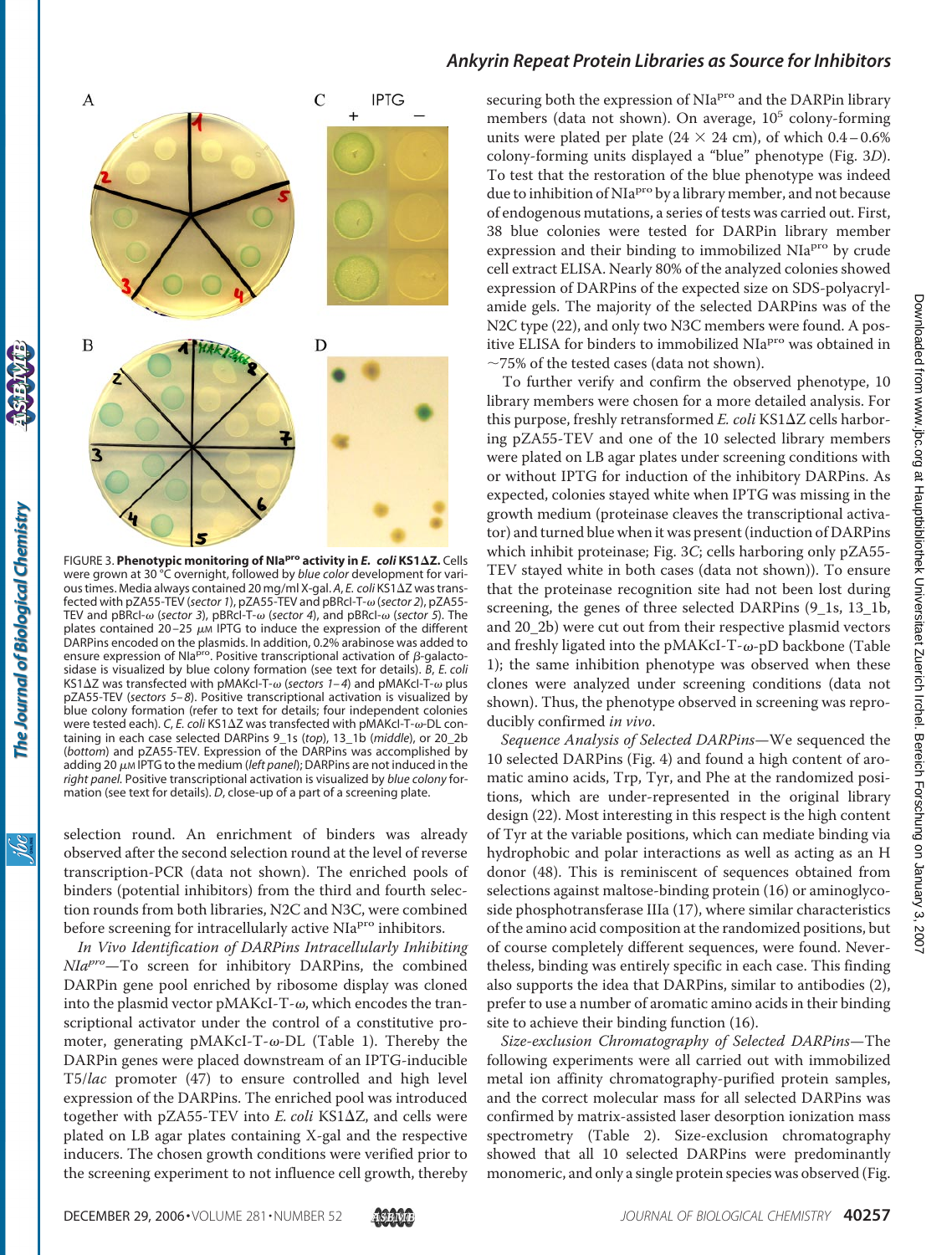|                             | N-terminal cap                                                                                                                                                                                                                                                                                                                                                                                                      | repeat 1 |  | repeat 2                                                                                                                        |  |
|-----------------------------|---------------------------------------------------------------------------------------------------------------------------------------------------------------------------------------------------------------------------------------------------------------------------------------------------------------------------------------------------------------------------------------------------------------------|----------|--|---------------------------------------------------------------------------------------------------------------------------------|--|
| Residue #                   | $151015202530151015202530151015202530$                                                                                                                                                                                                                                                                                                                                                                              |          |  |                                                                                                                                 |  |
| Designed                    | GSDLGKKLLEAARAGODDEVRILMANGADVNAxDxxGxTPLHLAAxxGHLEIVEVLLKzGADVNAxDxxGxTPLHLAAxxGHLEIVEVLLKzGADVNAx                                                                                                                                                                                                                                                                                                                 |          |  |                                                                                                                                 |  |
| (N2C)<br>$12$ 1b            |                                                                                                                                                                                                                                                                                                                                                                                                                     |          |  |                                                                                                                                 |  |
| 7 <sub>1b</sub><br>(N2C)    |                                                                                                                                                                                                                                                                                                                                                                                                                     |          |  |                                                                                                                                 |  |
| 172s<br>(N2C)               | $\mathbf{X}_1, \mathbf{X}_2, \ldots, \mathbf{X}_n, \ldots, \mathbf{X}_n, \mathbf{X}_n, \ldots, \mathbf{X}_n, \ldots, \mathbf{X}_n, \ldots, \mathbf{X}_n, \ldots, \mathbf{X}_n, \ldots, \mathbf{X}_n, \ldots, \mathbf{X}_n, \ldots, \mathbf{X}_n, \ldots, \mathbf{X}_n, \ldots, \mathbf{X}_n, \ldots, \mathbf{X}_n, \ldots, \mathbf{X}_n, \ldots, \mathbf{X}_n, \ldots, \mathbf{X}_n, \ldots, \mathbf{X}_n, \ldots,$ |          |  |                                                                                                                                 |  |
| 15 3b<br>(N2C)              |                                                                                                                                                                                                                                                                                                                                                                                                                     |          |  |                                                                                                                                 |  |
| $5\overline{3}s$<br>(N2C)   |                                                                                                                                                                                                                                                                                                                                                                                                                     |          |  |                                                                                                                                 |  |
| 22b<br>(N2C)                |                                                                                                                                                                                                                                                                                                                                                                                                                     |          |  |                                                                                                                                 |  |
| 20 2b<br>(N2C)              |                                                                                                                                                                                                                                                                                                                                                                                                                     |          |  |                                                                                                                                 |  |
| $9$ 1b<br>(N2C)             |                                                                                                                                                                                                                                                                                                                                                                                                                     |          |  |                                                                                                                                 |  |
| 13 <sub>1b</sub><br>(N2C)   |                                                                                                                                                                                                                                                                                                                                                                                                                     |          |  |                                                                                                                                 |  |
| $9 \bar{1}s$<br>$($ N3C $)$ |                                                                                                                                                                                                                                                                                                                                                                                                                     |          |  |                                                                                                                                 |  |
|                             |                                                                                                                                                                                                                                                                                                                                                                                                                     | repeat 3 |  | C-terminal cap                                                                                                                  |  |
| Residue #                   |                                                                                                                                                                                                                                                                                                                                                                                                                     |          |  | $1 \ldots 5 \ldots 10 \ldots 15 \ldots 20 \ldots 25 \ldots 30 \ldots 1 \ldots 5 \ldots 10 \ldots 15 \ldots 20 \ldots 25 \ldots$ |  |
| Designed                    |                                                                                                                                                                                                                                                                                                                                                                                                                     |          |  | DxxGxTPLHLAAxxGHLEIVEVLLKzGADVNAQDKFGKTAFDISIDNGNEDLAEILQKLN                                                                    |  |
| 12 1b (N2C)                 |                                                                                                                                                                                                                                                                                                                                                                                                                     |          |  |                                                                                                                                 |  |
| $7\bar{1}b$<br>(N2C)        |                                                                                                                                                                                                                                                                                                                                                                                                                     |          |  |                                                                                                                                 |  |
| 172s<br>(N2C)               |                                                                                                                                                                                                                                                                                                                                                                                                                     |          |  |                                                                                                                                 |  |
| $15$ $3b$<br>(N2C)          |                                                                                                                                                                                                                                                                                                                                                                                                                     |          |  |                                                                                                                                 |  |
| 5 <sub>3s</sub><br>(N2C)    |                                                                                                                                                                                                                                                                                                                                                                                                                     |          |  |                                                                                                                                 |  |
| 22b<br>(N2C)                |                                                                                                                                                                                                                                                                                                                                                                                                                     |          |  |                                                                                                                                 |  |
|                             |                                                                                                                                                                                                                                                                                                                                                                                                                     |          |  |                                                                                                                                 |  |
| $2\overline{0}$ 2b<br>(N2C) |                                                                                                                                                                                                                                                                                                                                                                                                                     |          |  |                                                                                                                                 |  |
| $9$ 1b<br>(N2C)             |                                                                                                                                                                                                                                                                                                                                                                                                                     |          |  |                                                                                                                                 |  |

FIGURE 4. **Sequences of the DARPins selected against NIapro.** The designed sequences for the N3C and N2C libraries are given *above* the selected sequences (*x* represents a randomized potential interaction residue, where any amino acid was allowed except C, G, or P; *z* represents a randomized framework residue where the three amino acids N, H, or Y were allowed (22). The names of the clones and their length are given on the *left side* of the respective sequence. Note that in this representation only the N- and C-terminal caps and the internal repeats are shown and not the tags.

 $.VF.M. \ldots S.FD. \ldots \ldots \ldots H \ldots$ 

#### TABLE 2 **Molecular masses of three selected DARPins**

 $(N3C)$ 

 $9 \overline{1}$ s

The Journal of Biological Chemistry

<u>івс</u>

| Protein  | $M_r^{\text{ calc }a}$ | obs b<br>$M_{\star}$ | $\lambda f$ obs c | $\lambda A$ obs d |  |
|----------|------------------------|----------------------|-------------------|-------------------|--|
|          | kDa                    | kDa                  | kDa               | kDa               |  |
| 13 1b    | 16.466                 | 16.467               | 22.2              | ND.               |  |
| $20\,2b$ | 16.428                 | 16.428               | 20.1              | ND                |  |
| 9 1s     | 20.148                 | 20.149               | 18.2              | <b>ND</b>         |  |
| N2C      | 14.369                 | 14.369               | 18.6              | 14.9              |  |
| N3C      | 17.895                 | 17.901               | 23.1              | 17.4              |  |

*<sup>a</sup>* Values are as calculated from the sequence.

*<sup>b</sup>* Values are as determined by MALDI mass spectrometry.

 $^c$  Values are as determined by gel filtration, using globular proteins as molecular weight standards. weight standards. *<sup>d</sup>* Values are as determined by multiangle light scattering.<sup>4</sup> Note that these proteins

do not have a double  $\mathrm{His}_6$  tag preceding the DARPin open reading frame.

5; Table 2). Only two DARPins (13\_1b and 17\_2s) showed a small shoulder in the elution profile that could correspond to a dimer (*13\_1b*, see Fig. 4; 17\_2s; data not shown). The molecular size values obtained from the gel-filtration studies are given in Table 2. The observed molecular mass is, with the exception of the N3C DARPin 9\_1s, always slightly higher than the value calculated from the sequence, which might reflect the elongated shape of ankyrin repeat domains, rather than the formation of higher oligomeric assemblies. These observations are corroborated by size-exclusion studies of full consensus ankyrin repeat proteins with different numbers of repeats in which the correct molecular size was verified by mass spectrometry, and the monomeric nature of the molecules was verified by multiangle light scattering (Table 2).<sup>4</sup> For the full consensus ankyrins, the apparent molecular size calculated from the elution volume was also always slightly higher than that



.0. . . . . . . . . . . . . . .

FIGURE 5. **Size-exclusion chromatography of selected DARPins.** The elution profiles of two selected N2C DARPins (13\_1b; 20\_2b) and one selected N3C DARPin (9\_1s) are shown. All molecules are predominantly monomeric, as judged from the apparent molecular weight calculated from the elution volume. The void volume ( $V_0 = 0.9$  ml), the total volume ( $V_t = 2.4$  ml), and one of the molecular mass standards (bacteriophage  $\lambda$  coat protein D ( $pD$ ) with an apparent mass of 17.6 kDa) are indicated by *dashed gray lines*in the chromatogram plots.

the elution volume was also always slightly higher than that slightly delayed elution behavior of the N3C DARPin 9\_1s<br>expected for a globular protein of the same size (Table 2). The smight be equal by hydrophobic interacti might be caused by hydrophobic interactions with the column material (this library member has more hydrophobic residues compared with the other selected DARPins). <sup>4</sup> S. Wetzel, unpublished results.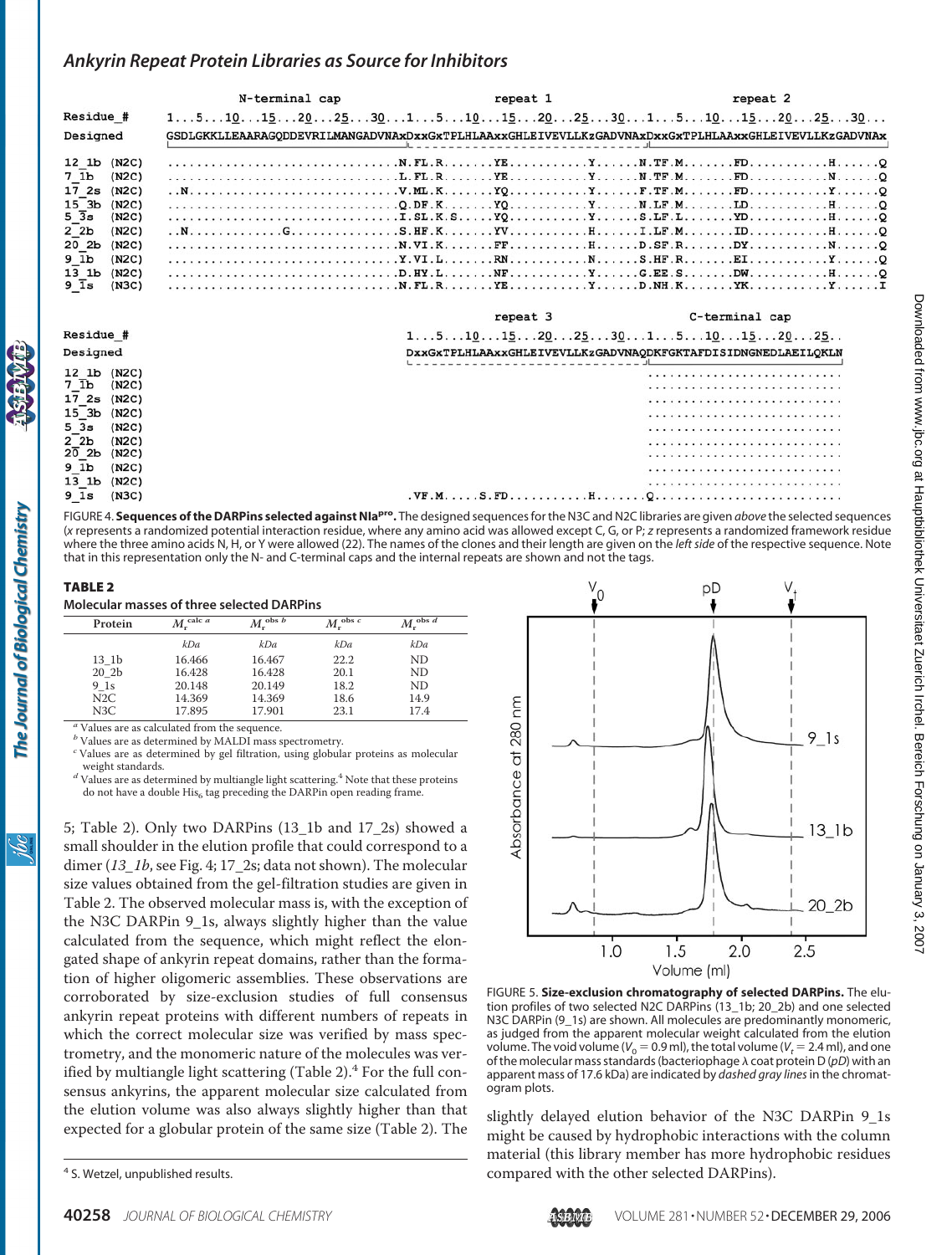

FIGURE 6. **Specific binding of NIapro inhibitors.** *A*, the interaction of the selected DARPins (5\_3s, 9\_1s, 17\_2s, 2\_2b, 7\_1b, 9\_1b, 12\_1b, 13\_1b, 15\_3b, and 20\_2b, all at a concentration of 1  $\mu$ m) with immobilized NIa<sup>pro</sup> (*light gray bars*) was compared with the interaction with noncognate control gpD (*black* bars). Nla<sup>pro</sup> and gpD were immobilized via a biotinylated Avi tag on neutravidin-coated ELISA plates. The interactions of the selected DARPins with immobilized NIa<sup>pro</sup> can be specifically inhibited by incubation with free NIa<sup>pro</sup> (5 μ<sub>M</sub>) prior to binding on immobilized Nla<sup>pro</sup> (*dark gray bars*). As a control, an unselected library member (E2\_5, 1  $\mu$ M) was included. The background binding of the detection antibodies was not subtracted. *B*, same ELISA of the weakly interacting DARPins 5\_3s, 2\_2b, 7\_1b, 12\_1b, and 15\_3b with reduced washing steps and shortened incubation times (see under "Materials and Methods").

The Journal of Biological Chemistry

<u>івс</u>

*In Vitro Target Binding and Binding Constants of the Inhibitory DARPins*—The binding specifications of the selected DARPins were analyzed by ELISA. For a smaller subset of DARPins, the binding affinity was further determined by surface plasmon resonance (SPR) experiments. In an ELISA experiment with the 10 purified inhibitors, the binding to NIa<sup>pro</sup> was compared with the binding to bacteriophage  $\lambda$  protein D (Fig. 6, *pD*) (49), which was present in the fusion protein used in the selection experiments. All selected DARPins bound their cognate target and did not bind to pD. The binding signal to immobilized NIa<sup>pro</sup> could be suppressed by preincubation with free NIa<sup>pro</sup>, demonstrating that the interaction is specific for the native protein (Fig. 6). The unselected N2C DARPin library member E2\_5 (22), used as a control, did not interact with NIapro, indicating that the designed DARPin scaffolds *per se* do not bind NIa<sup>pro</sup> (Fig. 6). It should be noted that the ELISA signal of some selected DARPins was very weak (2\_2b, 7\_1b, 12\_1b, and 15 3b) and could be improved by reducing the washing time during the ELISA experiment (Fig. 6*B*). This finding suggests a very fast off-rate of these binders, which was confirmed by SPR experiments (Fig. 7). Thus, under our standard ELISA conditions, these DARPins are washed off before detection with an antibody.

To measure the affinity of the interaction of the *in vivo* selected DARPins specific for NIa<sup>pro</sup>, equilibrium SPR experiments were performed with the DARPins 9\_1s, 13\_1b, and

## *Ankyrin Repeat Protein Libraries as Source for Inhibitors*



FIGURE 7. **SPR analysis of selected DARPins.** *A*, BIAcore analysis of 20\_2b. Different concentrations of 20\_2b (0.045, 0.137, 0.411, 1.2, 3.7, 11.1, 33.3, and 100  $\mu$ M) were applied to a flow cell with immobilized NIa<sup>pro</sup> (2000 response units (*RU*)) for 5 min, followed by washing with buffer flow for 10 min. *B–D*, fit of the experimental data obtained for DARPins 9\_1s (b), 13\_1b (c), and 20\_2b (c); fits to the formula RU =  $RU_{max} \times [I]/([I] + K_D)$  are indicated in the figure by *red lines*. Here, RU are the response units observed, RU<sub>max</sub> is their plateau value at high DARPin concentration, and [I] is the concentration of inhibitory DARPin.

#### TABLE 3

**Affinity data of selected clones determined by surface plasmon resonance**

| <b>Target</b>      | Clone name (type) | $\mathbf{r}^{\mathrm{u}}$ |
|--------------------|-------------------|---------------------------|
|                    |                   | $\mu$ <sub>M</sub>        |
| NIa <sup>pro</sup> | 9 1s (N3C)        | $11 \pm 4$                |
| NIa <sup>pro</sup> | 13 1b (N2C)       | $10 \pm 4$                |
| NIa <sup>pro</sup> | 20 2b (N2C)       | $9 \pm 4$                 |

20\_2b. The  $K_D$  values of all three NIa<sup>pro</sup> binders were found to be in the low micromolar range (Table 3). The SPR data were fitted with the assumption of a 1:1 interaction with one-site saturation (Fig. 7).

Finally, we would like to stress that the DARPins 9\_1s, 13\_1b, and 20\_2b did not bind to the immobilized transcriptional activator  $\lambda$ cI-T- $\omega$  fusion protein, as tested by ELISA (data not shown). Protection of the NIa<sup>pro</sup> cleavage site within the  $\lambda$ cI-T- $\omega$  fusion protein by a DARPin might, in principle, result in the same phenotype. However, because we found no binding of the selected DARPins to the  $\lambda$ cI-T- $\omega$  fusion protein, we can rule out the latter mechanism for transcriptional activation.

*In Situ Inhibition by Selected DARPins*—To confirm the direct inhibition of NIa<sup>pro</sup>, we conducted co-expression tests of proteinase and DARPins in the presence of the  $\lambda$ cI-T- $\omega$  fusion protein in  $E$ . coli KS1 $\Delta$ Z in liquid culture, following the digestion of the transcriptional activator by Western blot analysis in crude cell extracts. For this experiment we used two different antibodies as follows: one was directed against the  $His<sub>6</sub>$  tag of the  $\lambda$ cI-T- $\omega$  fusion protein, which is present in its linker sequence (Fig. 8*A*); and a second one was directed against the cI

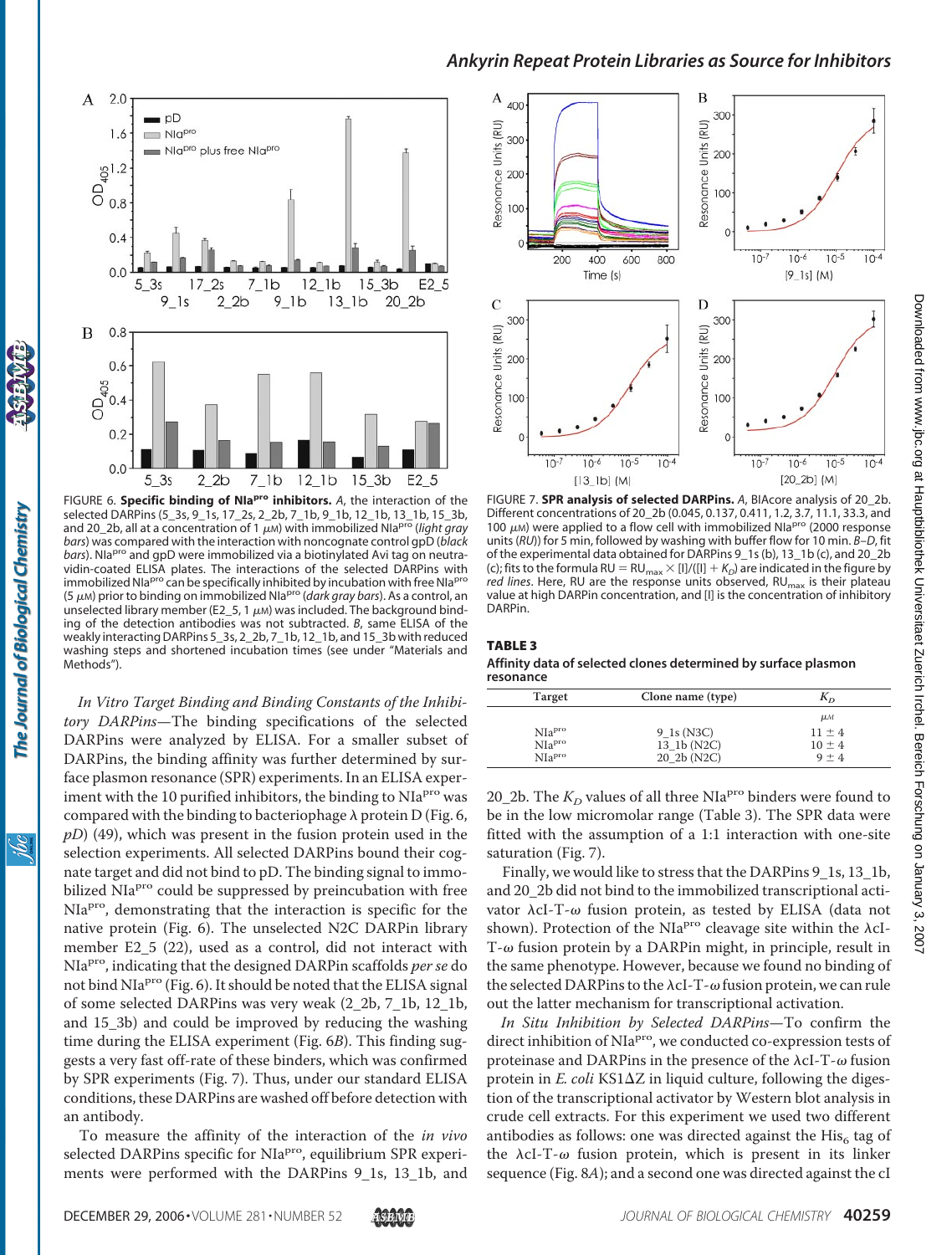

FIGURE 8. **Selected DARPins inhibit the cleavage of**  $\lambda$ **cl-T-** $\omega$  **by NIa<sup>pro</sup>. A, schematic drawing of the**  $\lambda$ **cl-T-** $\omega$ fusion protein to scale. Open reading frames of the  $\lambda$ cl protein and of the RNAP- $\omega$  subunit are indicated by  $gray$ *arrows.* The NIa<sup>pro</sup> recognition site is depicted by a *white arrow* and the His<sub>6</sub> tag by a *hatched arrow*, respectively. *B,* Western blot analysis of the expression profile of the λcl-T-ω fusion protein in the presence of the<br>selected DARPins 9\_1s, 13\_1b, and 20\_2b and Nla<sup>pro</sup>. The λcl-T-ω fusion protein was monitored by detection its His<sub>6</sub> tag with an  $\alpha$ -tetra His-Ab following 15% SDS-PAGE and Western blotting. pMAKcI-T- $\omega$ -DL containing, in each case, DARPin 9\_1s, 13\_1b, or 20\_2b was introduced alone or together with pZA55-TEV into *E. coli* KS1 $\Delta$ Z. DARPin expression was induced with 20  $\mu$ M IPTG 30 min before induction of NIa<sup>pro</sup> with 0.2% arabinose. Cells were collected before and 2 h after induction of proteinase, normalized, and lysed in loading buffer. As a control, the unselected library member E2\_5 was included. *C*, same as in *B* but the λcl-T-ω fusion protein was monitored by detection of its cI part with an  $\alpha$ -cI-Ab, following 15% SDS-PAGE and Western blotting. D, Western blot analysis of the expression profile of the  $\lambda$ cl-T- $\omega$  fusion protein in the absence of the selected DARPins and in the absence of Nla<sup>pro</sup>;  $\lambda$ cl-T- $\omega$  fusion protein was monitored as in *C*.

domain of the  $\lambda cI$ -T- $\omega$  fusion protein. Upon cleavage of the activator by NIa<sup>pro</sup>, the band corresponding to the full-length activator disappears, whereas the two cleavage products, the  $\mathrm{His}_6$  tag- $\omega$  domain and the cI domain bands, should appear. However, when performing this experiment, we could not detect the  $\mathrm{His}_6$  tag- $\omega$  domain alone, as it might get further digested or its band might be too faint to be detected. The band of the full-length activator and the cleavage product could be detected with the anti-cI antibody. This experiment is the most direct means of analyzing the effect of the selected DARPins on NIa<sup>pro</sup> in situ, and in the presence of an inhibitor of NIa<sup>pro</sup> the full-length band of the activator is preserved.

For these experiments, plasmid vectors coding for the selected DARPins 9\_1s, 13\_1b, and 20\_2b were co-introduced with pZA55-TEV into  $E.$  coli KS1 $\Delta$ Z. Cells were grown nearly to the end of the log phase, and DARPin expression was induced by the addition of IPTG. After 30 min an aliquot was withdrawn, and NIa<sup>pro</sup> expression was started by the addition of arabinose. After 2 h another aliquot was withdrawn. The aliquots were normalized to  $A_{600}$ , and cells were disrupted by heating at 95 °C for 15 min in SDS-loading buffer, and proteins were subsequently separated by SDS-PAGE. The band of the  $\lambda$ cI-T- $\omega$  fusion protein was monitored by Western blot analysis with an anti-tetra His-Ab or anti-cI-Ab, respectively. Only the selected DARPins can prevent the digestion of the  $\lambda cI-T-\omega$ fusion protein by NIa<sup>pro</sup> in vivo (Fig. 8). By contrast, the unselected library DARPin E2\_5 (22) was unable to inhibit the digestion of the  $\lambda$ cI-T- $\omega$  fusion protein by NIa<sup>pro</sup> (Fig. 8, *B* and *C*). Using the anti-cI-Ab for detection of the  $\lambda$ cI-T- $\omega$  fusion

protein, we also observed an unspecific degradation of the  $\lambda$ cI-T- $\omega$ fusion protein by endogenous *E. coli* proteinases (Fig. 8*C*), which also occurs in the absence of any DARPins and in the absence of NIapro (Fig. 8*D*). As expected, this cleavage by *E. coli* proteinases cannot be inhibited by the expression of our selected DARPins. Nevertheless, enough  $\lambda$ cI-T- $\omega$  fusion protein is clearly remaining to induce the blue phenotype (Fig. 3). The results of these experiments indicated for the first time the inhibition of a sitespecific proteinase by selected DARPins in the intracellular compartment of *E. coli*.

*In Vitro Inhibition by Selected DARPins*—To confirm that the *in vivo* effects observed for the selected DARPins were indeed due to direct inhibition of NIapro, *in vitro* enzyme assays were performed. Enzyme activity was monitored by the release of the fluorogenic leaving group (7-amino-4-methyl-coumarin (amc)) from a synthetic peptide substrate (Ac-TENLYFQ-amc) as

described previously (44) with minor modifications (see under "Materials and Methods") to mimic the *in vivo* situation. *In vivo*, the DARPin concentration is much higher than the concentration of NIa<sup>pro</sup> and the substrate, *i.e.* the  $\lambda$ cI-T- $\omega$  fusion protein. As estimated from SDS-PAGE analysis (see above) the ratio of DARPin to NIa<sup>pro</sup> to  $\lambda cI$ -T- $\omega$  fusion protein (*i.e.* the *in vivo* substrate) is 800:8:1  $\mu$ M (see under "Discussion"). Under these conditions, even considering the micromolar  $K_D$  value, the enzyme should be almost fully complexed with DARPin.

The enzymatic hydrolysis of our *in vitro* substrate (*i.e.* Ac-TENLYFQ-amc peptide) was found to be very slow  $(K_m = 60)$  $\mu$ M;  $k_{\text{cat}} = 1.54 \times 10^{-5} \text{ s}^{-1}$ ), but clearly distinguishable from samples containing no proteinase (background). For our *in vitro* experiments we used a ratio of DARPin to NIa<sup>pro</sup> to peptide of 100:1:5 (300:3:15  $\mu$ <sub>M</sub>), which should mimic the *in vivo* situation quite closely.

For all DARPins, which were analyzed in more detail (9\_1s, 13\_1b, and 20\_2b) and which show NIapro inhibition *in vivo*, enzyme inhibition was detected, whereas the control protein  $(E2_5)$  showed no significant influence on NIa<sup>pro</sup> activity (Fig. 9). Under the assay conditions chosen, the inhibition was not complete for this synthetic substrate; some residual activity, ranging from 5 to 32%, depending on the individual inhibitor, was observed (Fig. 9). The different inhibition efficiencies of the selected DARPins do not correlate with differences in  $K_D$  values under the assay conditions.

There are several reasons why the *in vitro* inhibition assay may be only partial. First, the substrate and the inhibitor may compete at least partially for the same site. As we are forced to

ibc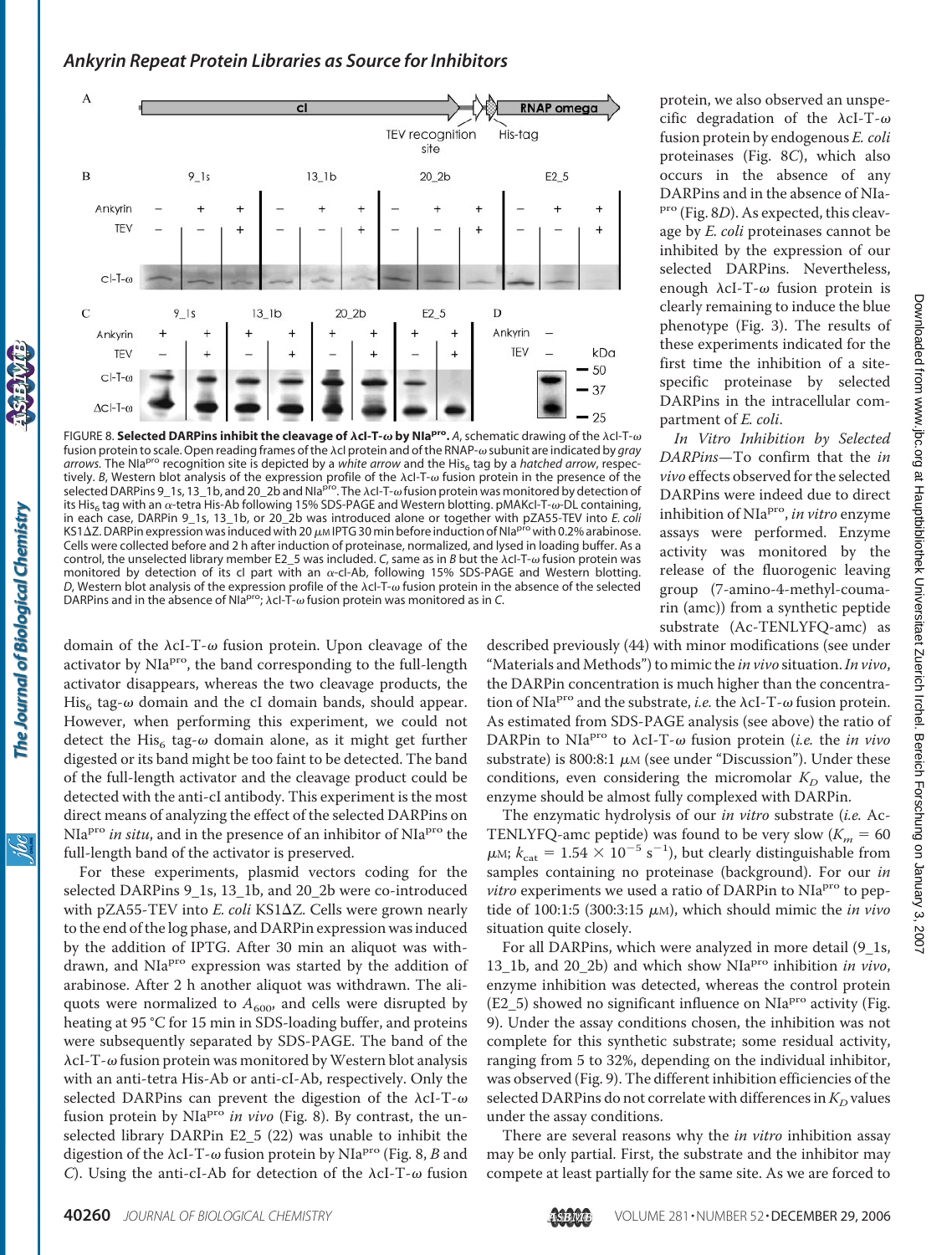

FIGURE 9. I**nhibition properties of selected DARPins** *in vitro***.** The enzy-<br>matic activity of NIa<sup>pro</sup> (3 µm) was determined fluorimetrically by following the fluorescence of the released leaving group after hydrolysis of a fluorogenic substrate (Ac-TENLYFQ-amc) in the presence and absence of an excess of DARPins (300  $\mu$ M). The concentration of the fluorogenic substrate was 15  $\mu$ M in all cases (for details, see under "Materials and Methods"). In the presence of the selected DARPin-based inhibitors, the NIa<sup>pro</sup> activity was reduced to 5-32%. The control DARPin E2\_5 had no significant influence on Nla<sup>pr</sup> activity.

use higher substrate concentrations (to detect the reaction) *in vitro*, compared with the *in vivo* situation, the inhibitor may be partially displaced by the substrate. Conversely, the DARPins may not completely block the binding of the peptide substrate, but only decrease its affinity, as the DARPin-binding site may be adjacent and thus have a more dramatic effect only on (longer) protein substrates. Because of the extremely slow turnover of the peptide substrate with NIa<sup>pro</sup>, it would be very difficult to conduct a full kinetic analysis of the inhibition mode (17). Nevertheless, the fact that  $K_D$  values and the extent of inhibition do not seem to correlate argues for a mixed inhibition as found previously (17).

In summary, all selected DARPins tested showed direct inhibition of NIa<sup>pro</sup>, even though the inhibition was not complete under these conditions.

#### **DISCUSSION**

*Targeting Site-specific Proteolytic Enzymes*—Site-specific proteolysis plays an important role in the regulation of many biological processes as diverse as signal transduction, RNA transcription, cell cycle progression, apoptosis, and development (6, 7). This is reflected by the fact that about 2% of all genes encode proteolytic enzymes (10). Several distinct mechanisms exist for the control of proteinase activity, and the inhibition by proteinaceous inhibitors is one of the most frequently applied mechanisms to control proteinase activity within the living cell. Because the dysregulation of proteinases and proteinase inhibitors are the underlying reason for many diseases (50–52), it is not surprising that their interactions belong to the most intensively studied ones, and both small molecule inhibitors (53) and engineered variants of naturally occurring proteinase inhibitors serve as a basis for drug development (54). In the latter case, most proteinaceous proteinase inhibitors engineered for specificity and affinity have been derived from disulfide-containing scaffolds and been predominantly used for extracellular applications (for earlier work see Ref. 9).

Despite the great variety of natural proteinaceous inhibitors of proteolytic enzymes, they show some convergence of design and/or mechanism. The key challenge is how a protein can avoid being a substrate and instead become an inhibitor. A tight binding Michaelis complex, a tight binding product complex, or even a stable acyl-enzyme intermediate may be formed as a result of an inhibitor loop entering the active site of the proteinase (55). This tight binding efficiently prevents turnover. Alternatively, a loop binding nonproductively in the opposite orientation or a steric blockage by the whole inhibitor protein, without a peptide necessarily occupying the active site, are additional modes of inhibition (55).

Our DARPins are not proteinase inhibitors *per se,* and the input DARPin library of our experiments is completely unbiased for function. Nevertheless, we were able to selected specific NIa<sup>pro</sup>-inhibiting DARPins. DARPins also lack pronounced extended flexible loops, which could reach into the active site of the proteinase, and thus it is more likely that inhibition is realized by steric blockage of the active site access or, alternatively, by an allosteric effect that arrests the proteinase in a nonproductive conformation, comparable with the mechanisms found for the inhibition of a prokaryotic kinase by a DARPin (24). The exact mechanism of action can only be elucidated from the crystal structure of the complex.

It should be mentioned that the identification of inhibiting DARPins within the obtained pools of NIa<sup>pro</sup> binders was a rare event, because only  $\sim$  0.5% of all (by ribosome display) preselected binders screened gave rise to a blue phenotype. Nevertheless, the results presented here show that the fundamental structural requirements of proteinase inhibitors can be fulfilled by repeat proteins, whose versatility is thus further underlined. Although, to the best of our knowledge, no repeat protein has yet been ascertained as a natural proteinase inhibitor, the binding partners of most of the many members of the repeat protein families have not yet been identified. Thus, our results would make it not surprising if a natural repeat protein was found to act as a proteinase inhibitor. Their large, rigid interaction surface could clearly block an active site by avoiding all direct contacts with the catalytic center or even by an allosteric effect.

At first sight it may be surprising that the relatively low affinities of the DARPins identified as inhibitors could be sufficient for mediating such a profound *in vivo* effect. But these relatively low affinities of the inhibitors found in the present experiment can be explained, even though DARPin-based binders with  $K_D$ values in the low nanomolar range could be routinely obtained against a wide variety of targets from our combinatorial DARPin libraries (16, 17). The estimation of the intracellular DARPin concentrations during the screening experiment, calculated based on the densitometric analysis of protein bands from SDS-polyacrylamide gels of crude cell extracts, revealed an intracellular concentration between 800 and 900  $\mu$ M for the selected DARPins (assuming an average *E. coli* cell volume of  $\sim$ 10<sup>-15</sup> liters and 1 *A*<sub>600</sub> corresponding to 5 × 10<sup>8</sup> cells/ml (56)). This is far above the determined  $K_D$  values. Thus, these findings might demonstrate that in intracellular selections determinants other than affinity, such as activity, solubility, and expression (see below), govern the selection process of specific protein-protein interactions. Furthermore, only a very small subset of binders is expected to also be inhibitors. Therefore, these results have no bearing on the general high affinity of

<u>жі</u>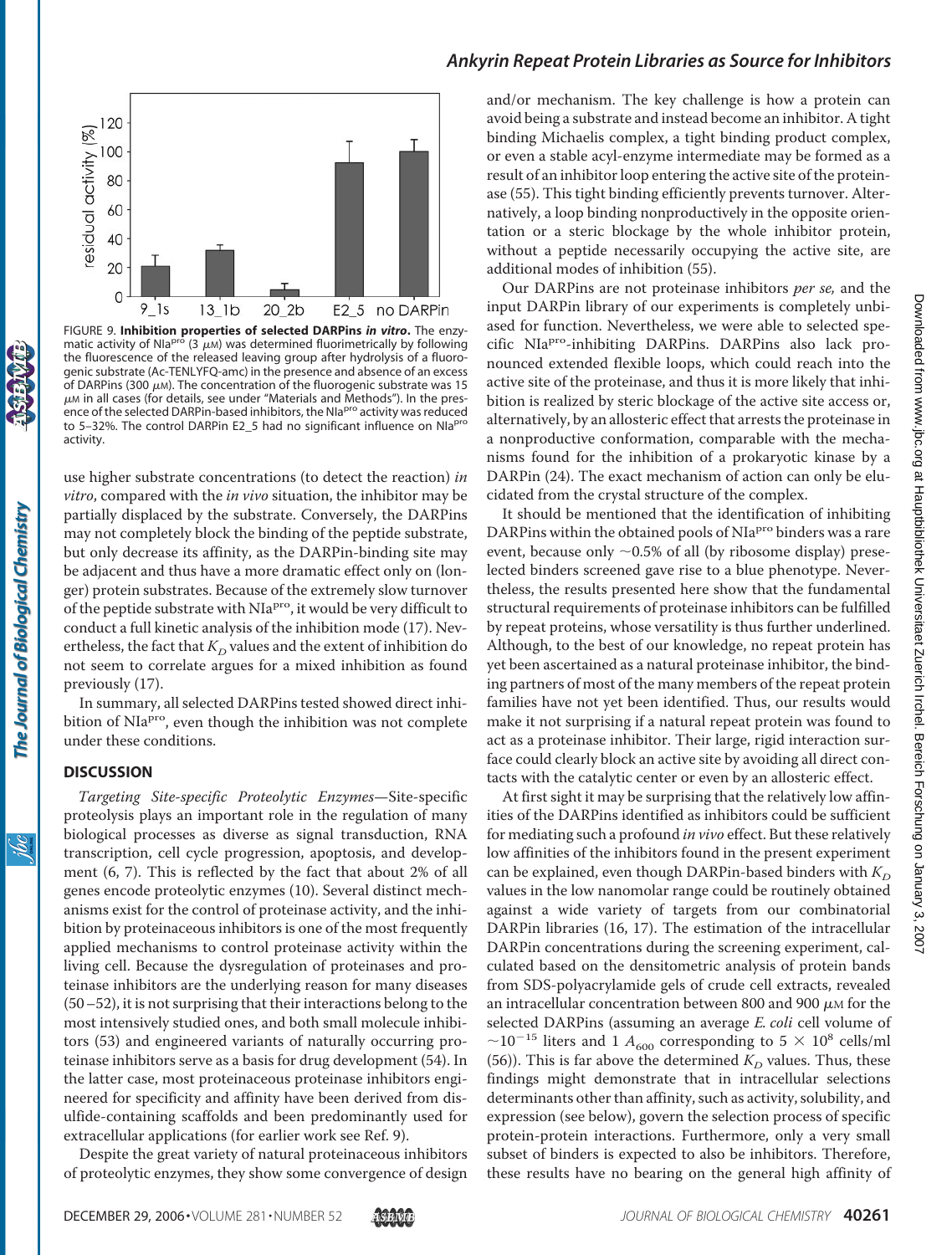selected DARPins, which are in the nanomolar to picomolar range  $(16)$ <sup>5</sup>

Our findings presented here are corroborated by recent findings with the protein complementation assay selection system (58). In these studies, antibody scFv fragments were selected against various targets directly from a diverse library (59). In those cases where specific intracellular activity was obtained without prior *in vitro* selection, micromolar affinities were also observed (59, 60). Stability, expression level, solubility, and the monomeric state of the scFv fragments may be the main determinants for successful selection of these specific binders in this intracellular selection system (59). Thus, *in vivo* selections may not by themselves lead to high affinity binders without additional *in vitro* affinity maturation steps.

*A Genetic Screen to Isolate Inhibitors of Site-specific Proteolytic Enzymes*—Although the *in vitro* selection of binding molecules against almost any target from large combinatorial libraries using techniques such as ribosome or phage display (41, 61) is rapid and usually straightforward, the subsequently necessary assay to identify any additional desired functionality must be tailored to the specific requirement. Usually, only a small subset of the still large pool of binding molecules after the selection process will mediate the desired function (*e.g.* inhibition of an enzyme).

We modified a previously reported bacterial two-hybrid system (35), in which the transcriptional activation of a reporter gene is now coupled to the inhibition of a site-specific proteolytic enzyme. Our genetic screen allows the convenient screening of a large number of clones, and it tests them directly in the intracellular environment.

Nevertheless, as pointed out above, high affinity binders do not necessarily have an advantage in this screen. If high affinity binding is a requirement for later applications, either the amount of substrate has to be increased, the amount of inhibitor has to be decreased, or an affinity maturation step has to be added to the initial *in vitro* selection procedure. Only the latter step would be feasible for NIa<sup>pro</sup> because of its relatively low turnover, which in consequence makes high cellular concentrations of this enzyme necessary to enable the assay to work.

This screen can in principle be adapted to any proteinase (as the cleavage site within the fusion protein can easily be exchanged), provided that such a proteinase is not toxic for *E. coli*. Also, the system is not limited to DARPins or even proteins, because cell-permeable compounds can be tested as well.

*Conclusions and Perspectives*—We report here for the first time DARPin-based proteinase inhibitors and chose the example of an agriculturally important plant virus fully active in the cell. The favorable biophysical properties of DARPins, in particular their high rigidity and stability, might have enabled us to generate inhibitors structurally distant from known naturally occurring inhibitors (10). Selected DARPins showing not only specific binding, but also providing a desired functionality for a given substrate, can be used as valuable tools in target validation experiments, extra- and intracellular (17). By arresting the protein in an inactive conformation and co-crystallization of such

<sup>5</sup> C. Zahnd, E. Wyler, J. M. Schwenk, D. Steiner, C. Ward, F. Pecorari, T. O. Joos, and A. Plückthun, manuscript in preparation.

protein-protein complexes (24), the process of drug discovery even for small molecules may be accelerated.

Apart from the general applicability of DARPins as target validation tools, in plants DARPins might open a new general means to engineer resistance against those plant viruses or parasites possessing proteinase activity as part of their natural processing or insecticidal transmission mechanism (62). The selected DARPins presented here might potentially serve as leads to engineer resistance.

In human or animal health, the general applicability of DARPins as specific intracellular enzyme inhibitors in an organism is currently still hampered by the unsolved problem of delivering DARPins to the cytosol of the target cells, which has to await future progress in DNA/RNA or protein delivery strategies. Nevertheless, because of the ease of transfection of cell lines, protein knock-outs may become an important part of the drug discovery process.

*Acknowledgments—We thank Eva Prenosil for performing the initial two rounds of ribosome display against NIapro and Dr. Hans* Kaspar Binz for supervision of the work and members of the Plück*thun laboratory for valuable discussions. We thank Drs. Ann Hochschild, Dave Waugh, and Hermann Bujard for kindly providing E. coli strains, plasmids, and helpful technical advice. We also thank Dr. Andreas Schweizer for helpful advice in establishing the* in vitro inhibition experiments and Dr. Béatrice Luginbühl for help *with BIAcore experiments.*

#### **REFERENCES**

- 1. Dove, A. (2002) *Nat. Biotechnol.* **20,** 121–124
- 2. Lo Conte, L., Chothia, C., and Janin, J. (1999) *J. Mol. Biol.* **285,** 2177–2198
- 3. Sledz, C. A., Holko, M., de Veer, M. J., Silverman, R. H., and Williams, B. R. (2003) *Nat. Cell Biol.* **5,** 834–839
- 4. Jackson, A. L., Bartz, S. R., Schelter, J., Kobayashi, S. V., Burchard, J., Mao, M., Li, B., Cavet, G., and Linsley, P. S. (2003) *Nat. Biotechnol.* **21,** 635–637
- 5. Bridge, A. J., Pebernard, S., Ducraux, A., Nicoulaz, A. L., and Iggo, R. (2003) *Nat. Genet.* **34,** 263–264
- 6. Sices, H. J., and Kristie, T. M. (1998) *Proc. Natl. Acad. Sci. U. S. A.* **95,** 2828–2833
- 7. Vanaman, T. C., and Bradshaw, R. A. (1999) *J. Biol. Chem.* **274,** 20047
- 8. Dougherty, W. G., and Semler, B. L. (1993) *Microbiol. Rev.* **57,** 781–822
- 9. Skerra, A. (2000) *J. Mol. Recognit.* **13,** 167–187
- 10. Rawlings, N. D., Morton, F. R., and Barrett, A. J. (2006) *Nucleic Acids Res.* **34,** D270–D272
- 11. Sun, J., Pons, J., and Craik, C. S. (2003) *Biochemistry* **42,** 892–900
- 12. Biocca, S., Ruberti, F., Tafani, M., Pierandrei-Amaldi, P., and Cattaneo, A. (1995) *Bio/Technology* **13,** 1110–1115
- 13. Ewert, S., Honegger, A., and Plückthun, A. (2004) *Methods* (*San Diego*) 34, 184–199
- 14. Jobling, S. A., Jarman, C., Teh, M. M., Holmberg, N., Blake, C., and Verhoeyen, M. E. (2003) *Nat. Biotechnol.* **21,** 77–80
- 15. Forrer, P., Stumpp, M. T., Binz, H. K., and Plückthun, A. (2003) *FEBS Lett.* **539,** 2–6
- 16. Binz, H. K., Amstutz, P., Kohl, A., Stumpp, M. T., Briand, C., Forrer, P., Grütter, M. G., and Plückthun, A. (2004) *Nat. Biotechnol.* **22,** 575–582
- 17. Amstutz, P., Binz, H. K., Parizek, P., Stumpp, M. T., Kohl, A., Grütter, M. G., Forrer, P., and Plückthun, A. (2005) *J. Biol. Chem.* 280, 24715–24722
- 18. Bork, P. (1993) *Proteins* **17,** 363–374
- 19. Andrade, M. A., Perez-Iratxeta, C., and Ponting, C. P. (2001) *J. Struct. Biol.* **134,** 117–131
- 20. Kobe, B., and Kajava, A. V. (2001) *Curr. Opin. Struct. Biol.* **11,** 725–732
- 21. Forrer, P., Binz, H. K., Stumpp, M. T., and Plückthun, A. (2004) *Chembio-*



The Journal of Biological Chemistry